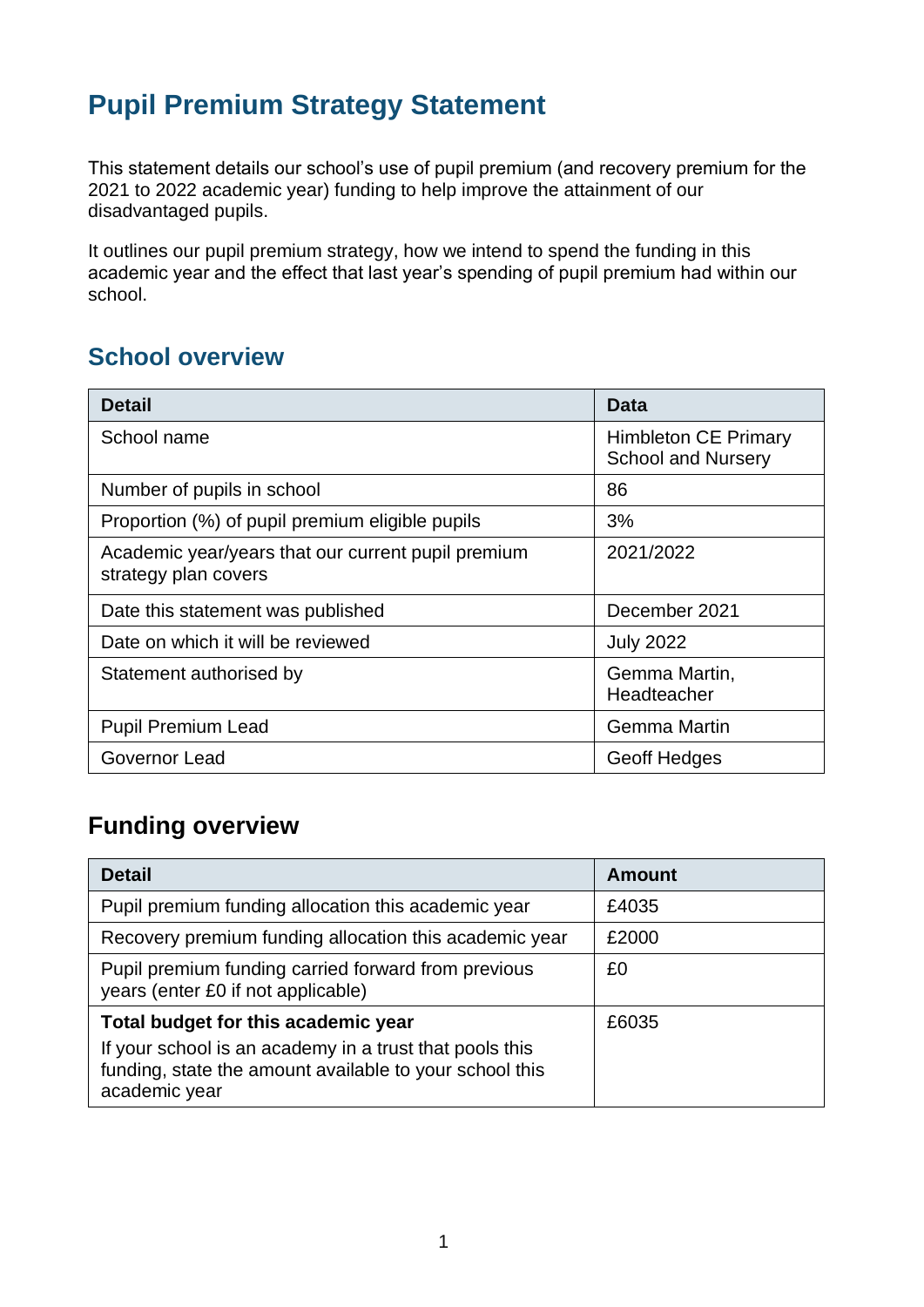# **Part A: Pupil Premium Strategy Plan**

### **Statement of intent**

Our overall aim is to ensure that pupils from all backgrounds make good progress from their own personal starting points. We have high aspirations for all pupils and we do all that we can to ensure that potential is fulfilled. Our Pupil Premium Strategy is used to support pupils to overcome barriers to achievement, tackling them robustly and rigorously through the use of evidence-based strategies.

We recognise that barriers come in a whole variety of forms and therefore we look at each child on an individual basis, deciding which approach will have most impact.

The planned support will be flexible to support vulnerable pupils as their needs change. Support will also focus on those pupils who have been most adversely affected by the COVID-19 pandemic.

Central to our philosophy for maximising the outcomes for all pupils, including disadvantaged, is quality first teaching, grounded in evidence based approaches. High quality CPD will support teachers to deliver our personalised curriculum to meet the needs of all pupils. This has been proven to be one of the most effective strategies in diminishing the difference between the disadvantage attainment gap. Through quality first teaching we will also be able to support the learning of non-disadvantaged pupils who will continue to make good progress and achieve well.

As eluded to above, our strategy will include targeted support for disadvantaged and non-disadvantaged pupils, through application of the School Led Tutoring Grant, to support pupils adversely affected through our education recovery plan.

As well as high quality teaching and targeted support, pupils will also receive support through wider strategies. This will include a focus on ensuring all pupils receive the cultural capital they need in order to achieve well. Evidence based support will be given for pupils' behavioral, social and emotional needs to ensure they are ready to learn. The strategy will also focus on strong attendance as evidence shows consistently that this is linked to improving outcomes.

All staff will be aware of disadvantaged pupils across the school and will be clear on the strategies used to support them to diminish any identified differences in attainment and progress.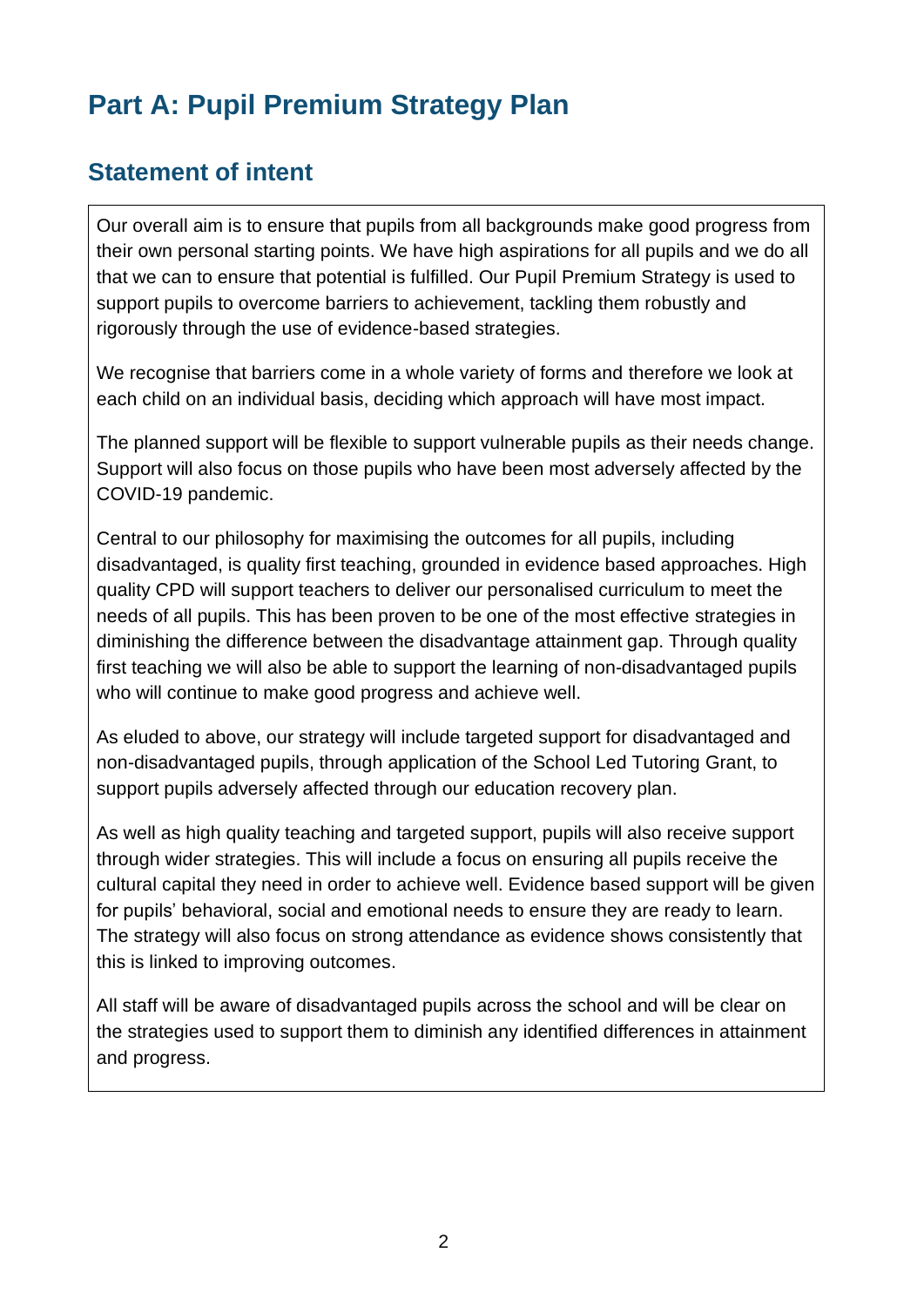## **Challenges**

This details the key challenges to achievement that we have identified among our disadvantaged pupils.

| <b>Challenge</b><br>number | <b>Detail of challenge</b>                                                                                                                                                                                                                                                                                                                                                                                                                                                                                                                                                                                                                                                                                                                                                        |
|----------------------------|-----------------------------------------------------------------------------------------------------------------------------------------------------------------------------------------------------------------------------------------------------------------------------------------------------------------------------------------------------------------------------------------------------------------------------------------------------------------------------------------------------------------------------------------------------------------------------------------------------------------------------------------------------------------------------------------------------------------------------------------------------------------------------------|
| 1                          | There are a number of pupils in school for whom social, emotional and<br>mental health needs are a barrier to learning. Assessments have<br>identified that 67% of our disadvantaged pupils are in this category.<br>There is an increase in the number of pupils identified as vulnerable and<br>an increase in the number needing direct intervention to support them to<br>regulate effectively. National studies show that part closure of schools<br>has adversely affected the wellbeing of disadvantaged pupils more than<br>their peers. A lack of enrichment opportunities during lockdown has also<br>impacted on disadvantaged pupils social and emotional needs. By<br>addressing this need, these pupils will be enabled to make stronger<br>progress in core areas. |
| $\overline{2}$             | There are a number of children in school for whom speech and<br>language development is proving to be a barrier to attainment in all<br>areas of the curriculum.                                                                                                                                                                                                                                                                                                                                                                                                                                                                                                                                                                                                                  |
| 3                          | Assessments show that in specific year groups the attainment and<br>progress in writing has been significantly impacted by the pandemic.<br>This relates specifically to sentence structure and stamina (writing at<br>length). National study findings show that partial school closures show<br>that disadvantaged pupils were more adversely affected that non<br>disadvantaged pupils.                                                                                                                                                                                                                                                                                                                                                                                        |
| 4                          | Disadvantaged pupils are not able to access experiences that build<br>cultural capital and extend knowledge and understanding of the world.                                                                                                                                                                                                                                                                                                                                                                                                                                                                                                                                                                                                                                       |
| 5                          | Attendance data shows that attendance of disadvantaged pupils is<br>significantly lower than non-disadvantaged. Assessment information<br>shows that absenteeism is negative contributing factor impacting upon<br>the progress of these pupils.                                                                                                                                                                                                                                                                                                                                                                                                                                                                                                                                  |

### **Intended outcomes**

This explains the outcomes we are aiming for **by the end of our current strategy plan**, and how we will measure whether they have been achieved.

| Intended outcome | <b>Success criteria</b> |
|------------------|-------------------------|
|                  |                         |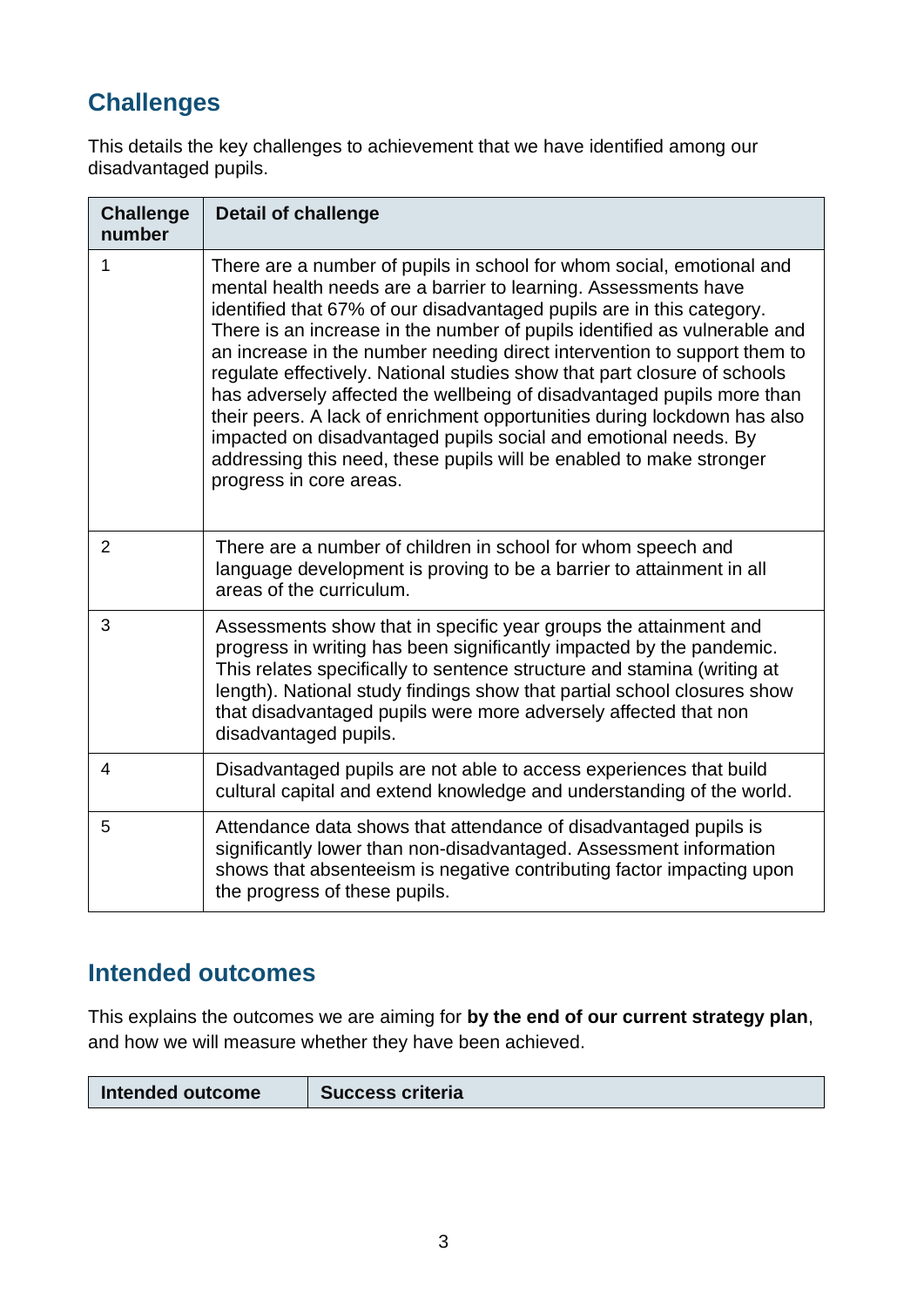| To achieve and sustain<br>improved wellbeing for<br>all pupils in our school,<br>particularly our<br>disadvantaged pupils. | Improved levels of wellbeing will be demonstrated by:<br>Assessments from Motional demonstrate an<br>improvement in key areas assessed for vulnerable<br>pupils<br>Behavioural incidents have reduced<br>$\bullet$<br>Qualitative data from student voice, student and parent<br>$\bullet$<br>surveys and teacher observations                                                                                                                                                                                                                                                                |
|----------------------------------------------------------------------------------------------------------------------------|-----------------------------------------------------------------------------------------------------------------------------------------------------------------------------------------------------------------------------------------------------------------------------------------------------------------------------------------------------------------------------------------------------------------------------------------------------------------------------------------------------------------------------------------------------------------------------------------------|
| Improved oral language<br>and processing skills<br>and vocabulary for<br>target pupils, including<br>disadvantaged pupils. | Assessments, classroom observations, feedback from<br>interventions and speech and language therapists shows a<br>significant improvement in speech and language skills for<br>target pupils, including disadvantaged pupils. The number<br>of pupils assessed as needing support as part of SALT<br>caseload will reduce through meeting specific targets. This<br>will be evident when triangulated with other sources of<br>evidence, including engagement in lessons, book scrutiny,<br>ongoing formative assessment and the feedback and<br>reports from speech and language therapists. |
| Improved writing<br>attainment and<br>progress in focus year<br>groups.                                                    | Internal and external writing assessments will show<br>progress has been accelerated for target pupils. The<br>attainment and progress gap between disadvantaged and<br>non-disadvantaged pupils will not be significant.                                                                                                                                                                                                                                                                                                                                                                     |
| Improved access to<br>experiences that<br>promote development<br>of cultural capital for<br>disadvantaged pupils.          | Disadvantaged pupils are provided with increased<br>opportunities for participation in enrichment activities,<br>particularly among disadvantaged pupils.                                                                                                                                                                                                                                                                                                                                                                                                                                     |
| To achieve and sustain<br>improved attendance<br>for all pupils, particularly<br>our disadvantaged<br>pupils.              | Improved attendance by the end of 2021-22, demonstrated<br>by:<br>Overall attendance figures to be in line with national<br>$\bullet$<br>expectation;<br>Attendance of disadvantaged pupils to be improved,<br>$\bullet$<br>with the gap between disadvantaged and non-<br>disadvantaged reduced.                                                                                                                                                                                                                                                                                             |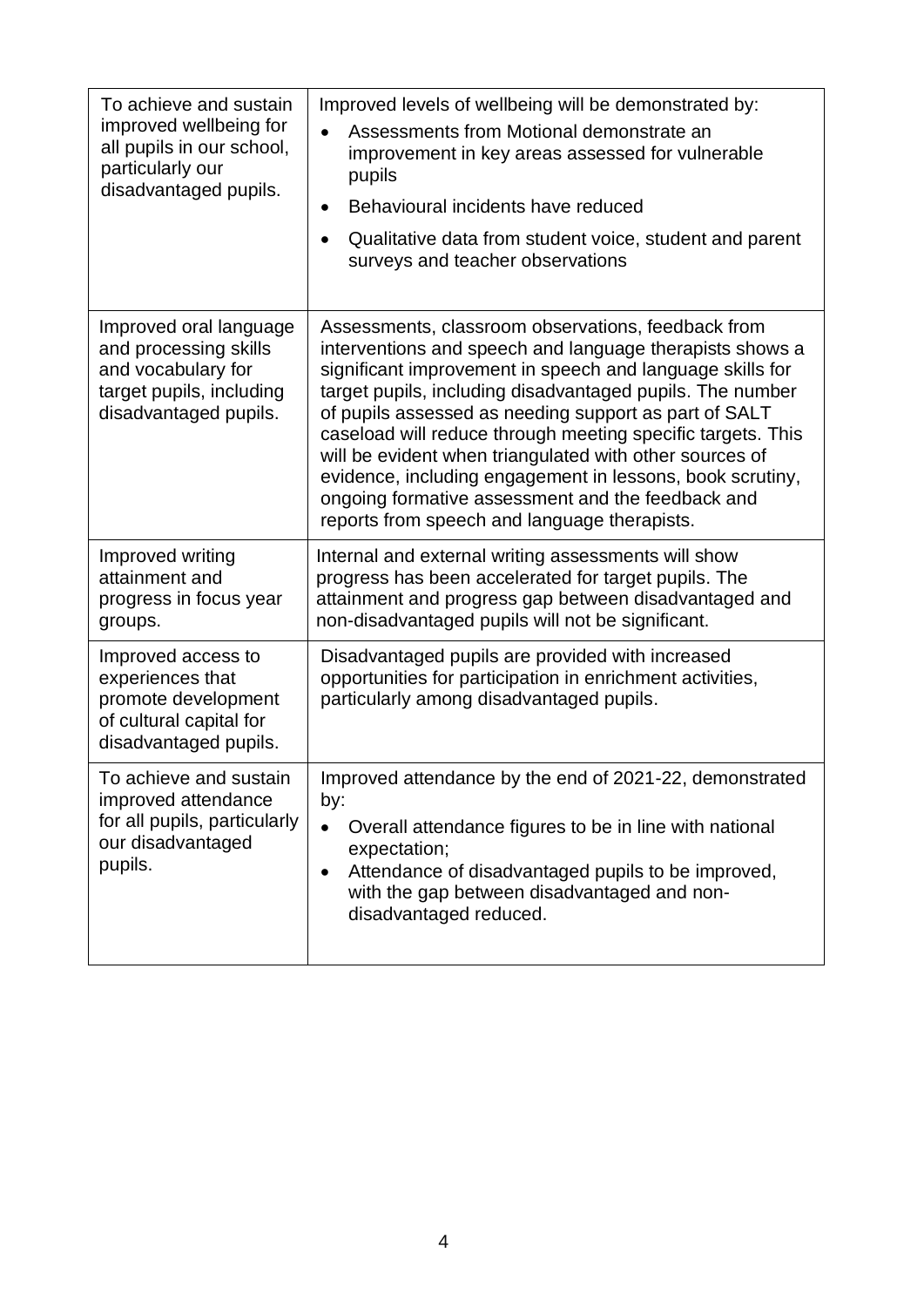## **Activity in this Academic Year**

This details how we intend to spend our pupil premium (and recovery premium funding) **this academic year** to address the challenges listed above.

### **Teaching (for example, CPD, recruitment and retention)**

#### Budgeted cost: **£2100**

| <b>Activity</b>                                                                                                                                                                                                           | <b>Evidence that supports this</b><br>approach                                                                                                                                                                                                                                                                                                                                                                                                                               | <b>Challenge</b><br>number(s)<br>addressed |
|---------------------------------------------------------------------------------------------------------------------------------------------------------------------------------------------------------------------------|------------------------------------------------------------------------------------------------------------------------------------------------------------------------------------------------------------------------------------------------------------------------------------------------------------------------------------------------------------------------------------------------------------------------------------------------------------------------------|--------------------------------------------|
| Recruitment and ongoing<br>training of in-house<br>communication TA to<br>support targeted children,<br>develop the practice of staff<br>across the school and the<br>wider teaching strategies in<br>classroom practice. | There is a strong evidence base that<br>suggests oral language interventions,<br>including dialogic activities such as<br>high-quality classroom discussion, are<br>inexpensive to implement with high<br>impact on reading and writing:<br><b>Oral language interventions   Toolkit</b><br><b>Strand   Education Endowment</b><br><b>Foundation   EEF</b><br><b>EEF Preparing for Literacy -</b><br><b>Recommendation 1</b><br><b>EEF Improving Literacy in Key Stage 2</b> | 2, 3                                       |
| Purchase of a DfE validated<br><b>Systematic Synthetic</b><br>Phonics programme, to<br>secure stronger phonics<br>teaching for all pupils.                                                                                | - Recommendation 1<br>Phonics approaches have a strong<br>evidence base that indicates a positive<br>impact on the accuracy of word reading<br>and in turn writing (though not<br>necessarily comprehension),<br>particularly for disadvantaged pupils:<br><b>Phonics   Toolkit Strand   Education</b><br><b>Endowment Foundation   EEF</b><br><b>Improving Literacy In Key Stage 1</b><br>quidance report                                                                   | 2, 3                                       |
| Re-visiting of training for<br>teachers to plan effective<br>sequences of writing to<br>enable maximum progress.                                                                                                          | EEF evidence shows professional<br>development for teachers has a<br>positive impact on achievement for<br>pupils.<br><b>EEF Effective Professional</b><br><b>Development Guidance Report</b>                                                                                                                                                                                                                                                                                | 3                                          |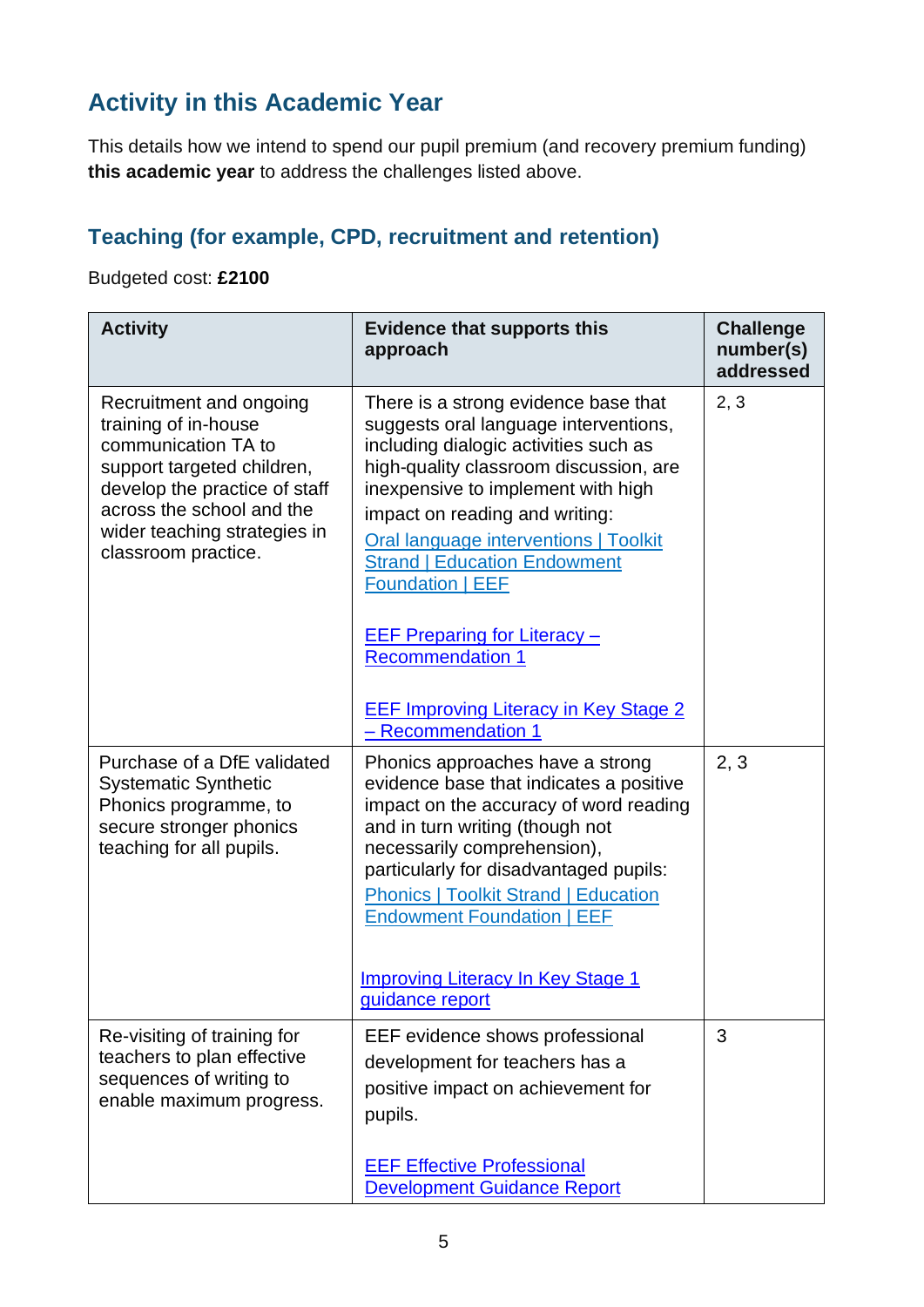|                                                                                                                                                                                                                          | <b>Improving Literacy In Key Stage 1</b><br>guidance report - Recommendation<br>5,6 and 7<br><b>EEF Improving Literacy in Key Stage 2</b><br>- Recommendation 4,5 and 6                                                                                                                                                                                                                                   |           |
|--------------------------------------------------------------------------------------------------------------------------------------------------------------------------------------------------------------------------|-----------------------------------------------------------------------------------------------------------------------------------------------------------------------------------------------------------------------------------------------------------------------------------------------------------------------------------------------------------------------------------------------------------|-----------|
| Focussed and planned CPD<br>for staff to support evidence<br>based teaching strategies.                                                                                                                                  | There is strong evidence showing that<br>high quality teaching is one of the most<br>powerful strategies for diminishing the<br>difference between disadvantaged and<br>non-disadvantaged pupils. The EEF<br>states, "Supporting high quality<br>teaching is pivotal in improving<br>children's outcomes."<br><b>EEF Effective Professional</b><br><b>Development Guidance Report</b>                     | 1,2,3,4,5 |
| Improve the quality of social<br>and emotional (SEL)<br>learning.<br>SEL approaches will be<br>embedded into routine<br>educational practices and<br>supported by professional<br>development and training for<br>staff. | There is extensive evidence<br>associating childhood social and<br>emotional skills with improved<br>outcomes at school and in later life<br>(e.g. improved academic performance,<br>attitudes, behaviour and relationships<br>with peers):<br><b>EEF Social and Emotional Learning.</b><br>pdf(educationendowmentfoundation.or<br>$g.$ uk $)$<br>EEF Preparing for Literacy -<br><b>Recommendation 4</b> | 1         |

### **Targeted academic support (for example, tutoring, one-to-one support structured interventions)**

#### Budgeted cost: **£2535**

| <b>Activity</b>                                                                                                                                                                     | Evidence that supports this approach                                                                                                                                                                                                                                                                                                                                     | <b>Challenge</b><br>number(s)<br>addressed |
|-------------------------------------------------------------------------------------------------------------------------------------------------------------------------------------|--------------------------------------------------------------------------------------------------------------------------------------------------------------------------------------------------------------------------------------------------------------------------------------------------------------------------------------------------------------------------|--------------------------------------------|
| Purchase and<br>implementation of<br>Motional programme to<br>support pupils with<br>social, emotional and<br>mental health needs.<br>Additional support staff<br>team member to be | Evidence shows that behaviour<br>approaches can have a positive impact on<br>behaviour. Evidence and research as part<br>of our trauma informed school training<br>shows the importance of supporting pupils<br>who may have attachment issues and/or<br>experienced ACES. Motional was<br>recommended by the Worcestershire Pupil<br>Premium conference as an effective |                                            |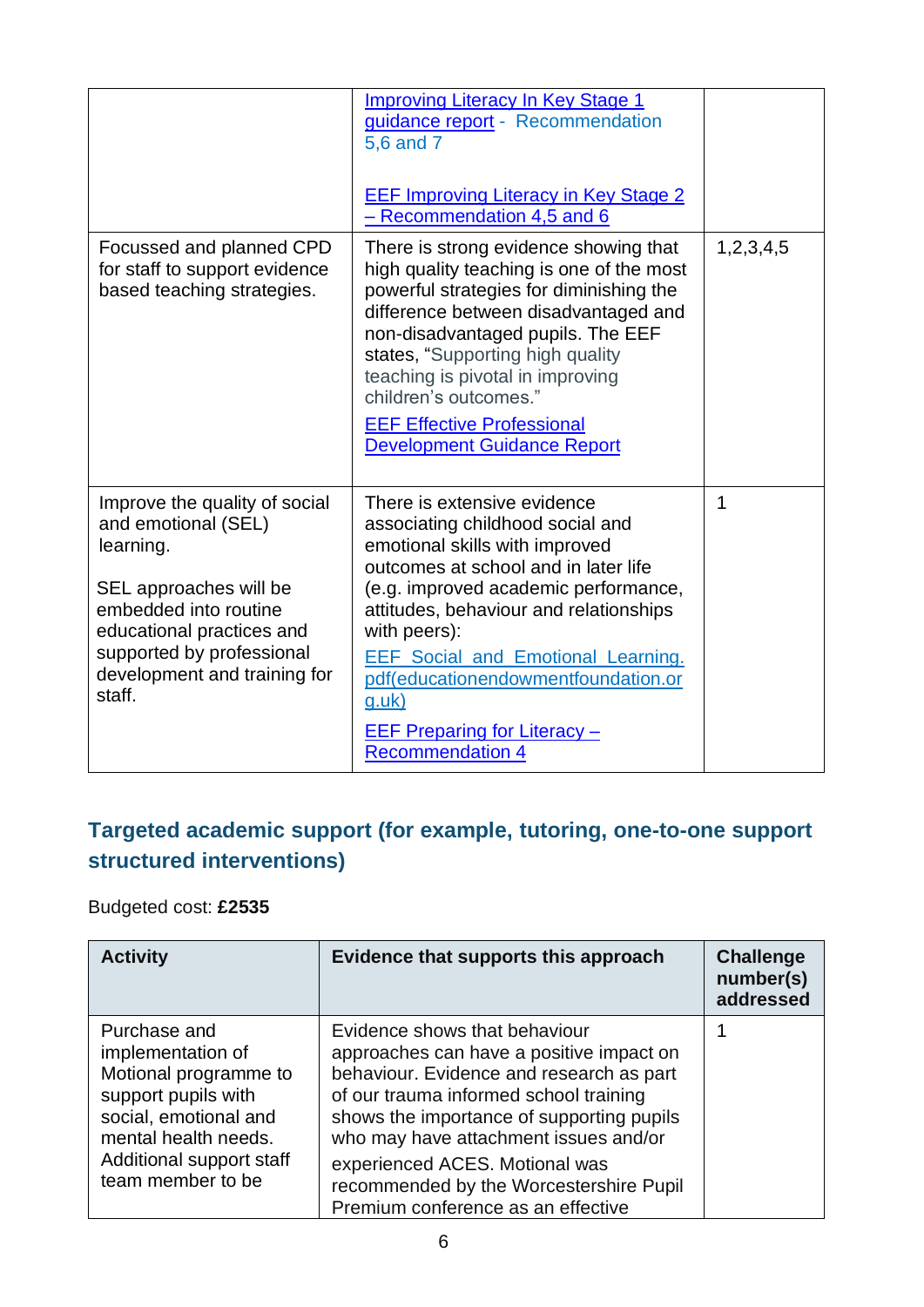| recruited to specialise in<br>this area.                                                                                                                                                                                                                                                                                                                                                                             | programme to support vulnerable pupils. It<br>is supported by research and evidence.<br><b>EEF Social and Emotional Learning.pdf</b><br>educationendowmentfoundation.org.uk)<br><b>EEF Behaviour Interventions Findings</b><br><b>EEF Improving behaviour in school</b><br>guidance report                                                                       |                |
|----------------------------------------------------------------------------------------------------------------------------------------------------------------------------------------------------------------------------------------------------------------------------------------------------------------------------------------------------------------------------------------------------------------------|------------------------------------------------------------------------------------------------------------------------------------------------------------------------------------------------------------------------------------------------------------------------------------------------------------------------------------------------------------------|----------------|
| Targeted pupils will take<br>part in bespoke 1-1<br>tuition sessions,<br>provided by a qualified<br>teacher who has<br>previously worked in the<br>school, to focus on<br>overcoming personal<br>barriers to accelerate<br>progress. The target<br>year groups will be<br>current Year 2, Year 3<br>and Year 5 as they are<br>the cohorts for which<br>writing attainment and<br>progress has been most<br>impacted. | Tuition targeted at specific needs and<br>knowledge gaps can be an effective<br>method to support low attaining pupils or<br>those falling behind, both one-to-one:<br>One to one tuition   EEF<br>(educationendowmentfoundation.org.uk)<br>And in small groups:<br><b>Small group tuition   Toolkit Strand  </b><br><b>Education Endowment Foundation   EEF</b> | 3              |
| Purchase of additional<br>speech and language<br>therapist support to<br>accelerate progress for<br>pupils who have<br>significantly fallen<br>behind throughout the<br>pandemic.                                                                                                                                                                                                                                    | <b>Oral language interventions   Toolkit Strand</b><br><b>Education Endowment Foundation   EEF</b>                                                                                                                                                                                                                                                               | $\overline{2}$ |

### **Wider strategies (for example, related to attendance, behaviour, wellbeing)**

Budgeted cost: **£1400**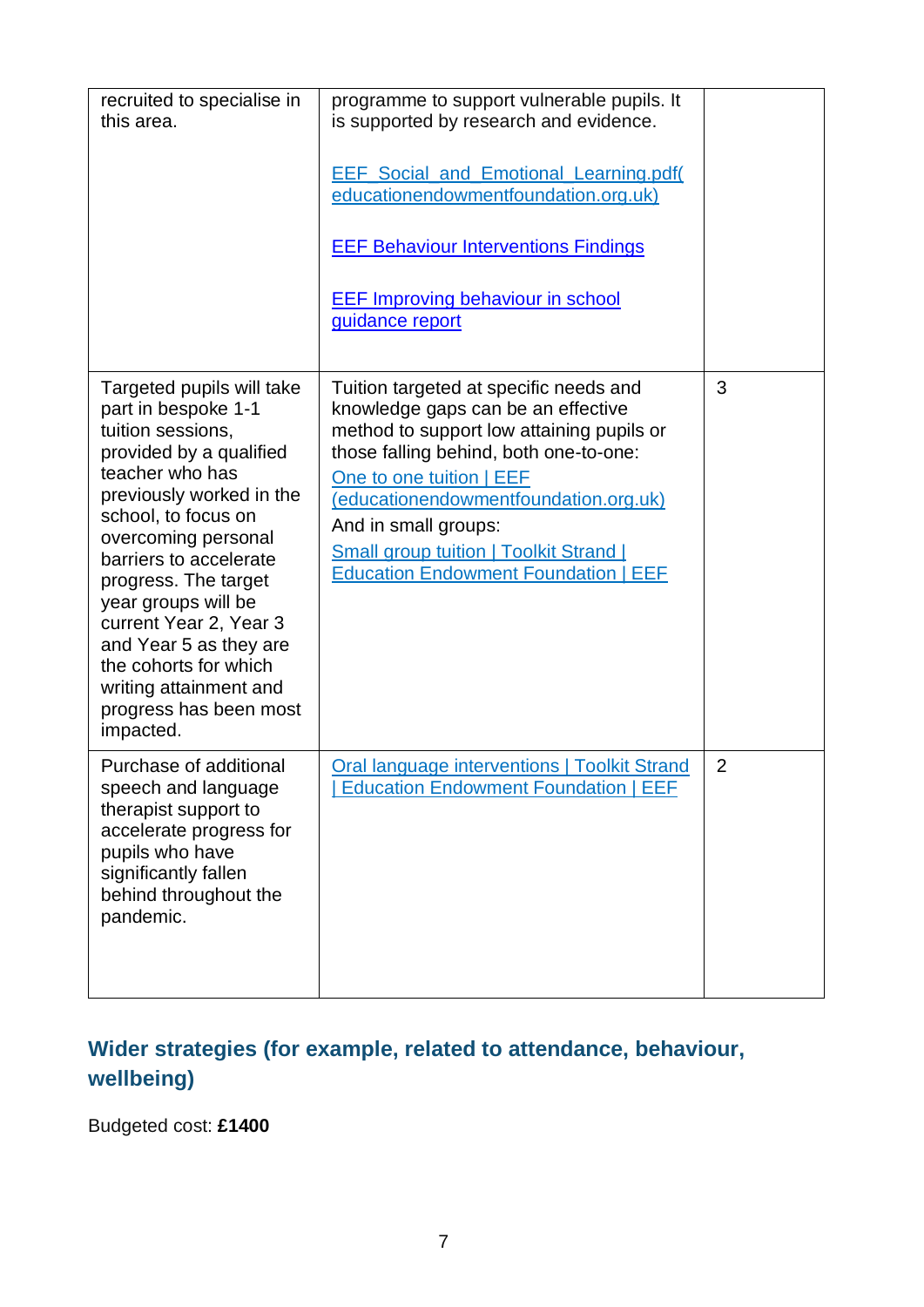| <b>Activity</b>                                                                                                                                                                                        | <b>Evidence that supports this</b><br>approach                                                                                                                                                                                                                                                                                                                           | <b>Challenge</b><br>number(s)<br>addressed |
|--------------------------------------------------------------------------------------------------------------------------------------------------------------------------------------------------------|--------------------------------------------------------------------------------------------------------------------------------------------------------------------------------------------------------------------------------------------------------------------------------------------------------------------------------------------------------------------------|--------------------------------------------|
| Embedding principles of good<br>practice set out in the DfE's advice.<br>This will involve training and release<br>time for staff to develop and<br>implement new procedures to<br>improve attendance. | The DfE guidance has been<br>informed by engagement with<br>schools that have significantly<br>reduced levels of absence and<br>persistent absence<br><b>DFE: Improving School</b><br><b>Attendance</b>                                                                                                                                                                  | 5                                          |
| Subsidy of enrichment opportunities<br>for disadvantaged pupils to increase<br>their cultural capital<br>Sports clubs<br>Art clubs<br>School trip subsidy<br>Music tuition.                            | Cultural capital is the essential<br>knowledge that children need<br>to be educated citizens in our<br>community. It is important that<br>all pupils receive equitable<br>opportunities are not culturally<br>disadvantaged. Evidence<br>shows opportunities like these<br>can help promote attendance.<br><b>EEF Arts Participation</b><br><b>EEF Physical Activity</b> | 4, 5                                       |
| Targeted free place for breakfast<br>and after school club.                                                                                                                                            | Evidence from the Magic<br><b>Breakfast Study demonstrate</b><br>the positive impact of the<br>approach. Previous use of this<br>initiative has seen incidents of<br>lateness reduce for targeted<br>families.<br><b>EEF Magic breakfast</b>                                                                                                                             | 4, 5                                       |

## **Total budgeted cost: £6035**